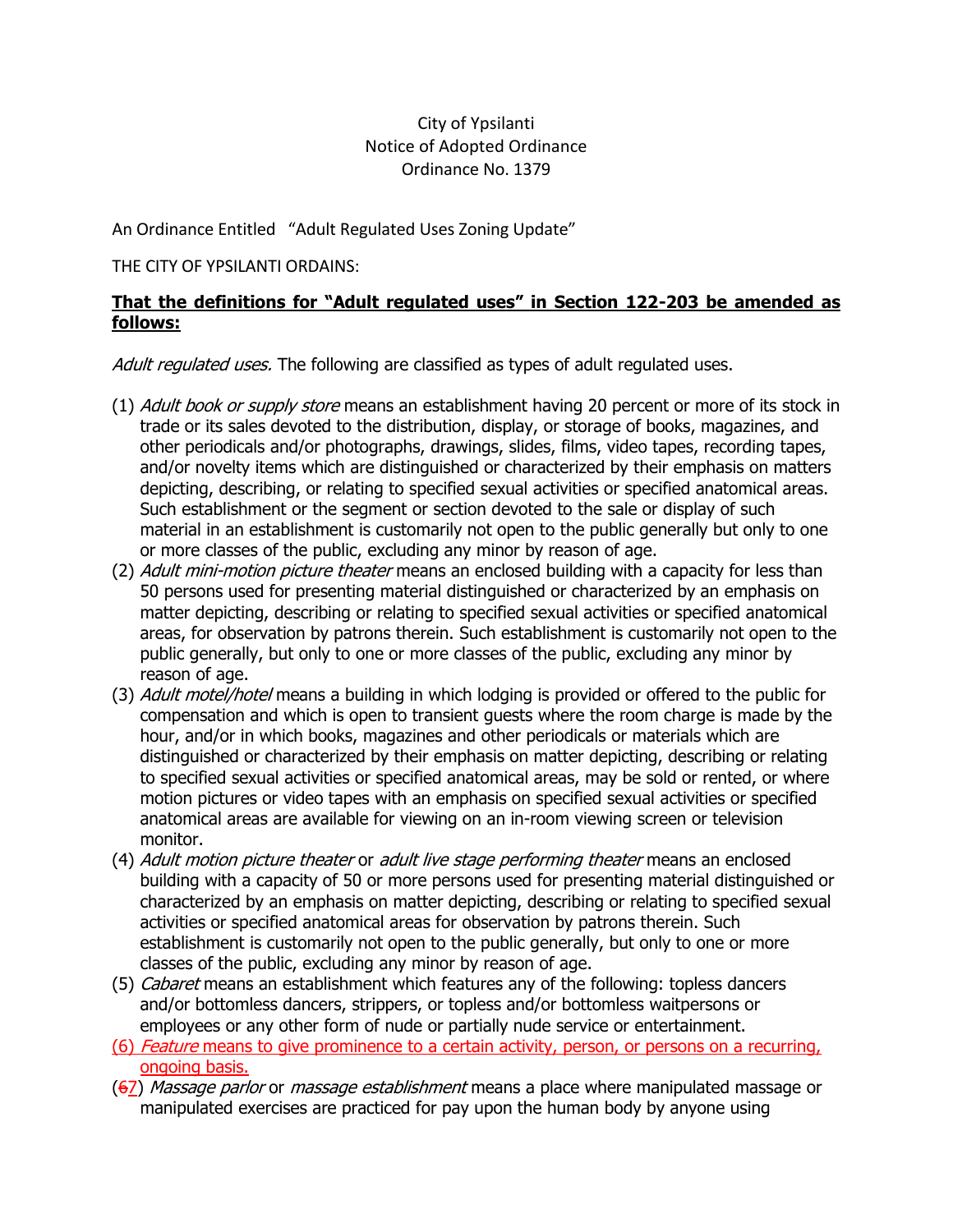mechanical, therapeutic, or bathing devices or techniques, other than the following: a duly licensed massage therapist, physician, osteopath, or chiropractor; a registered or practical nurse operating under a physician's directions; or, registered physical or occupational therapists or speech pathologists who treat patients referred by a licensed physician and operate only under such physician's direction. A massage establishment may include, but is not limited to, establishments commonly known as massage parlors, health spas, sauna baths, Turkish bathhouses, and steam baths. Massage establishments shall not include properly-licensed hospitals, offices of a duly licensed massage therapist, medical clinics, or nursing homes, or beauty salons or barbershops in which massages are administered only to the scalp, the face, the neck or the shoulders; or other establishments that offer massages performed by a duly licensed massage therapist.

- (8) Nude means the showing of the human male or female genitals, pubic area, vulva, or anus with less than a fully opaque covering, or the showing of the female breast with less than a fully opaque covering of any part of the nipple and areola. For purposes of this chapter, a "fully opaque covering" must be non-flesh colored, shall not consist of any substance that can be washed or peeled off the skin (such as paint, make-up, or latex), and shall not simulate the appearance of the anatomical area that it covers.
- (9) Partially nude means the showing of the female breast below a horizontal line across the top of the areola and extending across the width of the breast at that point, or the showing of the male or female buttocks. This definition shall include the lower portion of the human female breast, but shall not include any portion of the cleavage of the human female breasts exhibited by a bikini, dress, blouse, shirt, leotard, or similar wearing apparel provided the areola is not exposed in whole or in part.
- (710) Specified anatomical areas means portions of the human body defined as follows:
	- (i) Less than completely and opaquely covered human genitals, pubic region, buttocks, or female breast below the point immediately above the top of the areola; and
	- (ii) Human male genitals in a discernibly turgid state, even if completely and opaquely covered.
- (811) Specified sexual activities means the explicit display of one or more of the following:
	- (i) Human genitals in a state of sexual stimulation or arousal.
	- (ii) Acts of human masturbation, sexual intercourse, or sodomy.
	- (iii) Fondling or other erotic touching of human genitals, pubic region, buttocks, or female breast.
- (12) Used for presenting means utilized for showing the described material or performances on a recurring, ongoing basis.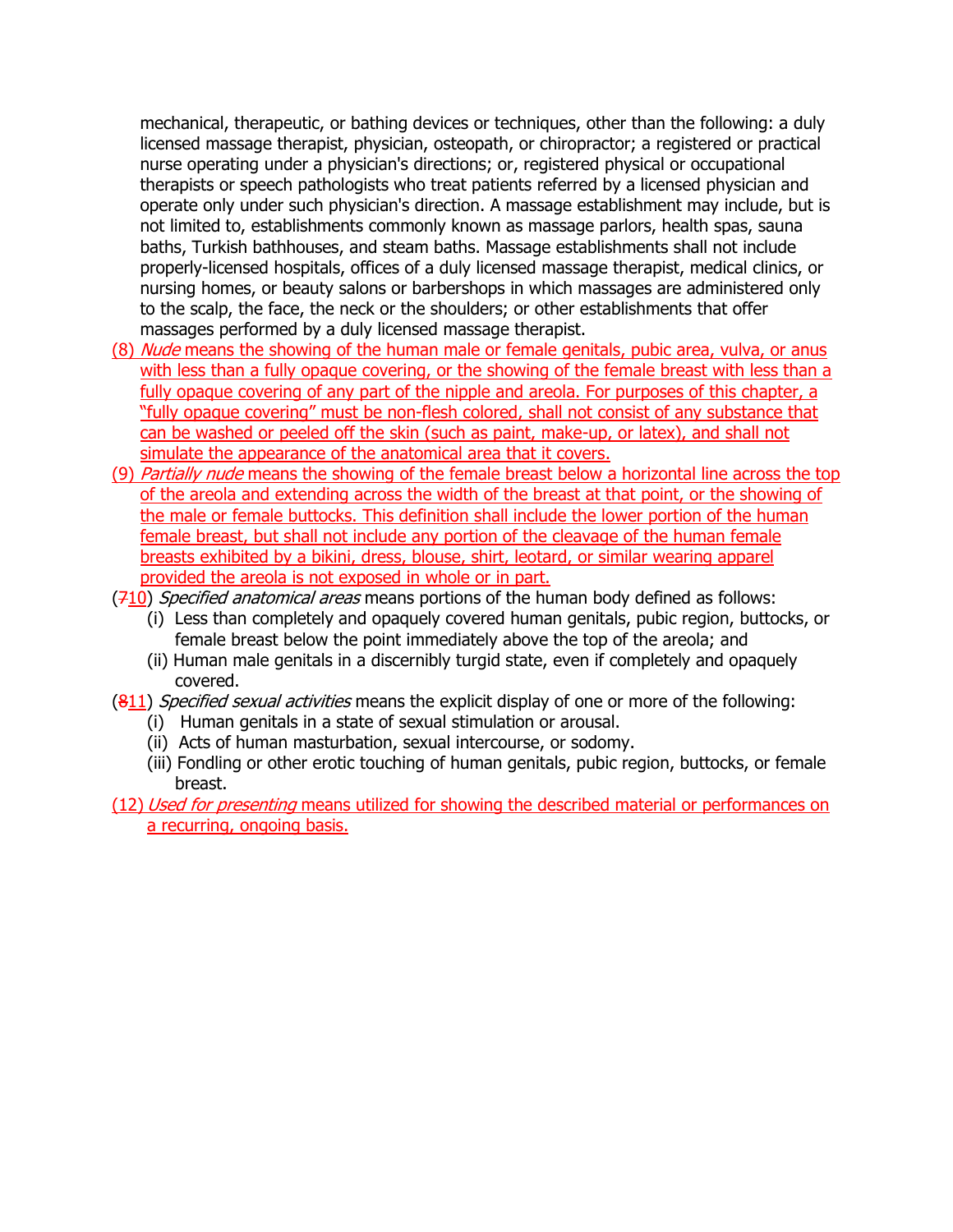**That the table in Section 122-431 be amended as follows:**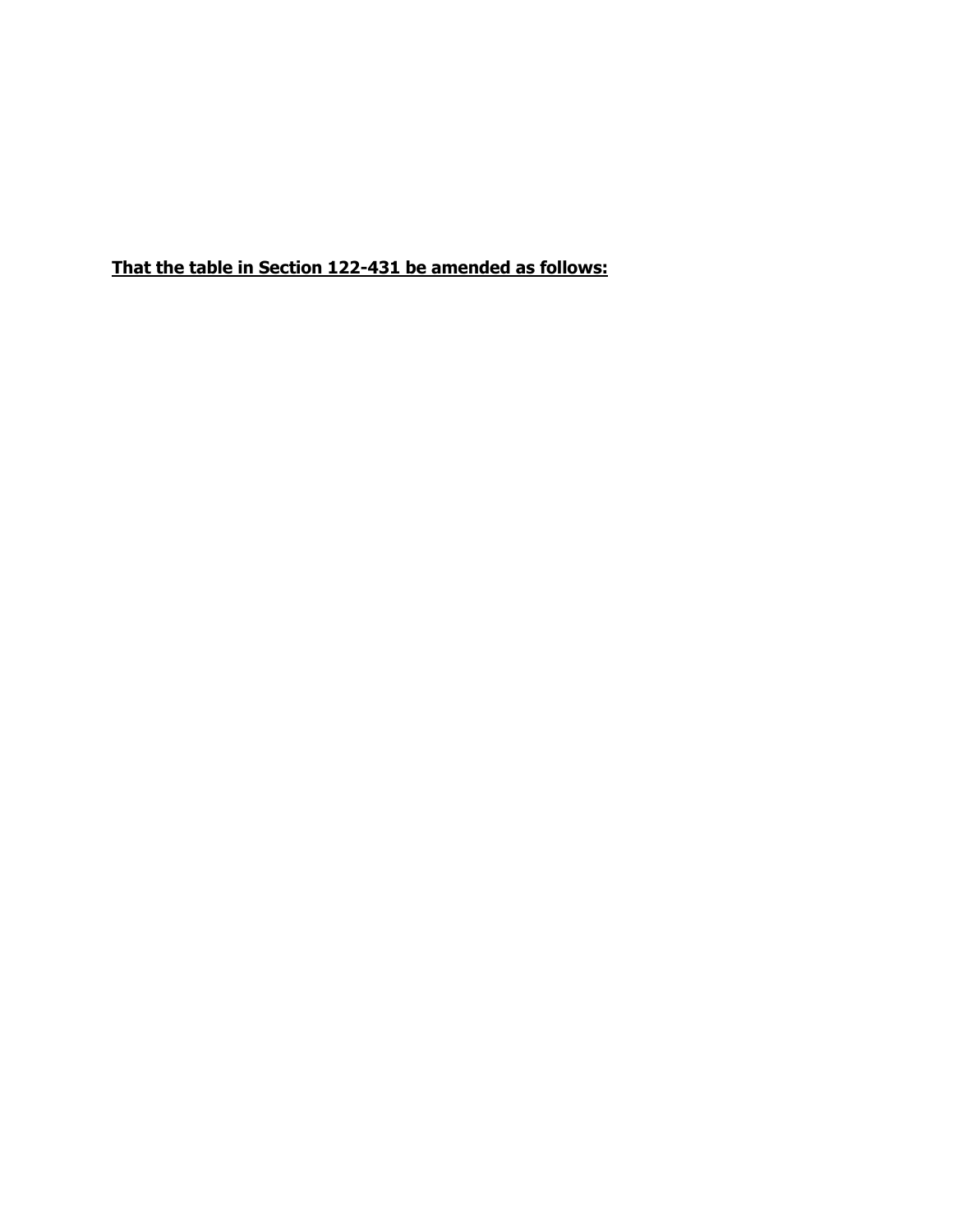| <b>P=Principal; A=Accessory;</b><br>S/Res= Special Land Use when adjacent to R-1, CN, CN-Mid,<br><b>CN-SF, or MD zoning, otherwise permitted;</b><br><b>S=Special Land Use</b>                                                                       |            |                                                |                             |
|------------------------------------------------------------------------------------------------------------------------------------------------------------------------------------------------------------------------------------------------------|------------|------------------------------------------------|-----------------------------|
| <b>USES</b>                                                                                                                                                                                                                                          | <b>PMD</b> | <b>NOTES</b>                                   | <b>SPECIFIC REGULATIONS</b> |
| $\cdots$                                                                                                                                                                                                                                             |            |                                                |                             |
| <b>Adult Regulated Uses (1):</b><br>Adult book or supply stores;<br><b>Adult hotels or motels;</b><br>Adult motion picture theatres/<br>adult live stage performing<br>theaters;<br><b>Adult mini-motion picture</b><br>theaters;<br><b>Cabarets</b> | P          |                                                | <b>Section 122-512</b>      |
| Adult Regulated Uses (2) or (3):<br>Massage parlors/massage<br>establishments;<br>Pawnshops                                                                                                                                                          | S          |                                                | Section 122-512             |
|                                                                                                                                                                                                                                                      |            |                                                |                             |
| Software, film, music, television<br>and radio, and video game<br>development & physical<br>production                                                                                                                                               | S/Res      | Adult regulated uses<br>are special land uses. |                             |

### **That Section 122-512 be amended as follows:**

(a) In the development and execution of this section, it is recognized that there are certain uses, which by their very nature are recognized as having serious objectionable operational characteristics, particularly when several of them are concentrated in a small area, thereby having a deleterious effect on surrounding neighborhoods. Regulation of the location of these uses is necessary to ensure that the adverse effects of such businesses will not cause or contribute to the blighting or downgrading of the city's residential neighborhoods or commercial centers. It is the intent of this section to provide reasonable regulations for the establishment of adult regulated uses in a viable, accessible location where the adverse impact of their operations may be minimized. *Purpose*. It is the purpose of this section to regulate adult regulated uses in order to promote the health, safety, and general welfare of the citizens of the City, and to establish reasonable and uniform regulations to prevent the deleterious secondary effects of adult regulated uses within the City. The provisions of this section have neither the purpose nor effect of imposing a limitation or restriction on the content or reasonable access to any communicative materials, including sexually oriented materials. Similarly, it is neither the intent nor effect of this division to restrict or deny access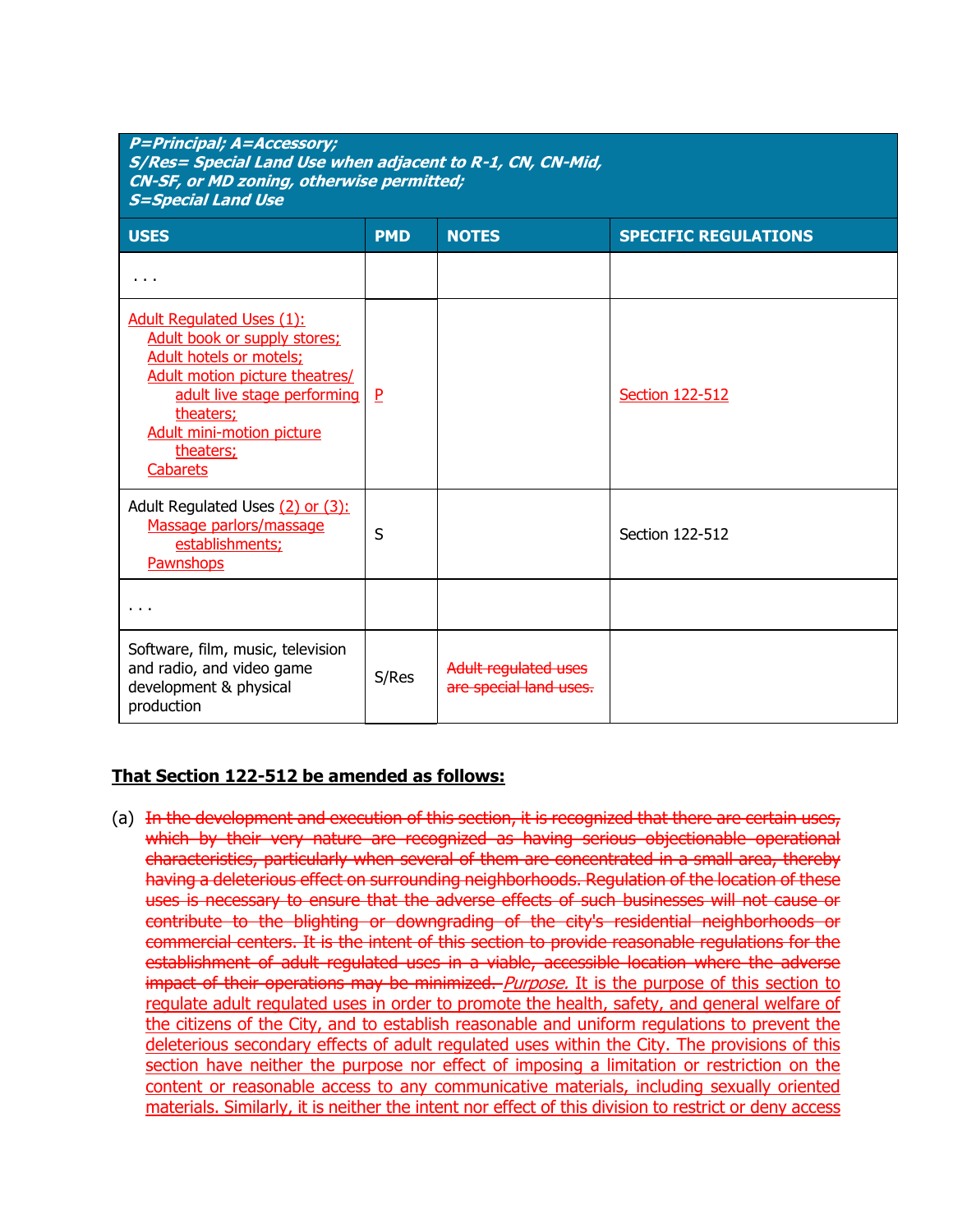by adults to sexually oriented materials protected by the First Amendment, or to deny access by the distributors and exhibitors of sexually oriented entertainment to their intended market. Neither is it the intent nor effect of this division to condone or legitimize the distribution of obscene material.

(b) Findings and Rationale. Based on evidence of the adverse secondary effects of adult regulated uses presented in hearings and reports made available to the City Council, and on findings, interpretations, and narrowing constructions incorporated in the cases of *City* of Littleton v. Z.J. Gifts D-4, L.L.C., 541 U.S. 774 (2004); City of Los Angeles v. Alameda Books, Inc., 535 U.S. 425 (2002); City of Erie v. Pap's A.M., 529 U.S. 277 (2000); City of Renton v. Playtime Theatres, Inc., 475 U.S. 41 (1986); Young v. American Mini Theatres, 427 U.S. 50 (1976); Barnes v. Glen Theatre, Inc., 501 U.S. 560 (1991); California v. LaRue, 409 U.S. 109 (1972); N.Y. State Liquor Authority v. Bellanca, 452 U.S. 714 (1981); Sewell v. Georgia, 435 U.S. 982 (1978); FW/PBS, Inc. v. City of Dallas, 493 U.S. 215 (1990); City of Dallas v. Stanglin, 490 U.S. 19 (1989); and

Big Dipper Entertainment, LLC v. City of Warren, 641 F.3d 715 (6th Cir. 2011); Entertainment Productions, Inc. v. Shelby County, 721 F.3d 729 (6th Cir. 2013); 84 Video/Newsstand, Inc. v. Sartini, 455 F. App'x 541, 552 (6th Cir. 2011); East Brooks Books, Inc. v. Shelby County, 588 F.3d 360 (6th Cir. 2009); Entm't Prods., Inc. v. Shelby County, 588 F.3d 372 (6th Cir. 2009); Richland Bookmart, Inc. v. Knox County, 555 F.3d 512 (6th Cir. 2009); Sensations, Inc. v. City of Grand Rapids, 526 F.3d 291 (6th Cir. 2008); Deja Vu of Nashville, Inc. v. Metropolitan Gov't of Nashville and Davidson County, 466 F.3d 391 (6th Cir. 2006); Big Dipper Entm't, LLC v. City of Warren, 658 F. Supp. 2d 831 (E.D. Mich. 2009); Flanigan's Enters., Inc. v. Fulton County, 596 F.3d 1265 (11th Cir. 2010); Deja Vu of Cincinnati, L.L.C. v. Union Township Bd. Of Trustees, 411 F.3d 777 (6th Cir. 2005) (en banc); Little Mack Entm't II, Inc. v. Twp. of Marengo, 2008 WL 2783252 (W.D. Mich. July 17, 2008); Fantasy Ranch, Inc. v. City of Arlington, 459 F.3d 546 (5th Cir. 2006); City of Chicago v. Pooh Bah Enterprises, Inc., 865 N.E.2d 133 (Ill. 2006); Andy's Restaurant & Lounge, Inc. v. City of Gary, 466 F.3d 550 (7th Cir. 2006); 181 South, Inc. v. Fischer, 454 F.3d 228 (3rd Cir. 2006); Bronco's Entm't, Ltd. v. Charter Twp. of Van Buren, 421 F.3d 440 (6th Cir. 2005); Charter Twp. of Van Buren v. Garter Belt, Inc., 258 Mich. App. 594 (2003); Jott, Inc. v. Clinton Twp., 224 Mich. App. 513 (1997); Michigan ex rel. Wayne County Prosecutor v. Dizzy Duck, 449 Mich. 353 (1995); Gora v. City of Ferndale, 456 Mich. 704 (1998); Rental Property Owners Ass'n of Kent County v. City of Grand Rapids, 455 Mich. 246 (1996); 15192 Thirteen Mile Road, Inc. v. City of Warren, 626 F. Supp. 803 (E.D. Mich. 1985); City of Warren v. Executive Art Studio, Inc., No. 197353, 1998 WL 1993022 (Mich. App. Feb. 13, 1998); Tally v. City of Detroit, 54 Mich. App. 328 (1974); Z.J. Gifts D-2, L.L.C. v. City of Aurora, 136 F.3d 683 (10th Cir. 1998); ILQ Investments, Inc. v. City of Rochester, 25 F.3d 1413 (8th Cir. 1994); Kentucky Restaurant Concepts, Inc. v. City of Louisville, 209 F. Supp. 2d 672 (W.D. Ky. 2002); Restaurant Ventures v. Lexington-Fayette Urban County Gov't, 60 S.W.3d 572 (Ky. Ct. App. 2001); Deja Vu of Nashville, Inc., et al. v. Metropolitan Government of Nashville and Davidson County, 274 F.3d 377 (6th Cir. 2001); Ctr. for Fair Public Policy v. Maricopa County, 336 F.3d 1153 (9th Cir. 2003); Bigg Wolf Discount Video Sales, Inc. v. Montgomery County, 256 F. Supp. 2d 385 (D. Md. 2003); DLS, Inc. v. City of Chattanooga, 107 F.3d 403 (6th Cir. 1997); Brandywine, Inc. v. City of Richmond, 359 F.3d 830 (6th Cir. 2004); *Currence v. City of Cincinnati*, 28 Fed. Appx. 438 (6th Cir. Jan. 24, 2002); Broadway Books v. Roberts, 642 F. Supp. 486 (E.D. Tenn. 1986); Bright Lights, Inc. v. City of Newport, 830 F. Supp. 378 (E.D. Ky. 1993); Bamon Corp. v. City of Dayton, 923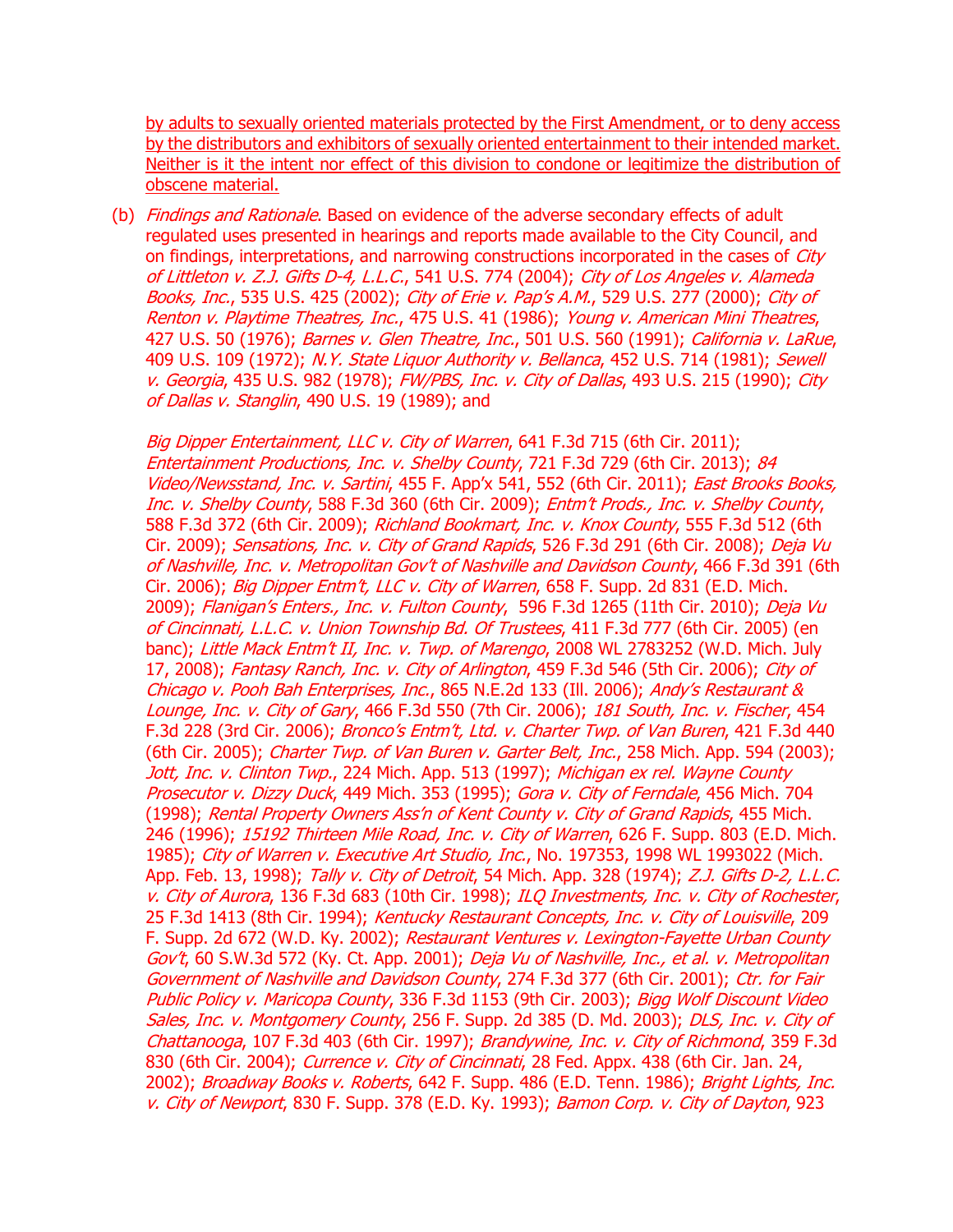F.2d 470 (6th Cir. 1991); Triplett Grille, Inc. v. City of Akron, 40 F.3d 129 (6th Cir. 1994); O'Connor v. City and County of Denver, 894 F.2d 1210 (10th Cir. 1990); Threesome Entertainment v. Strittmather, 4 F. Supp. 2d 710 (N.D. Ohio 1998); Lady J. Lingerie, Inc. v. City of Jacksonville, 973 F. Supp. 1428 (M.D. Fla. 1997), aff'd in part, rev'd in part, 176 F.3d 1358 (11th Cir. 1999); In re Tennessee Public Indecency Statute, 172 F.3d 873 (6th Cir. Jan. 13 1999)(table); World Wide Video of Washington, Inc. v. City of Spokane, 368 F.3d 1186 (9th Cir. 2004); Ben's Bar, Inc. v. Village of Somerset, 316 F.3d 702 (7th Cir. 2003); Daytona Grand, Inc. v. City of Daytona Beach, 490 F.3d 860 (11th Cir. 2007); Williams v. Morgan, 478 F.3d 1316 (11th Cir. 2007); H&A Land Corp. v. City of Kennedale, 480 F.3d 336 (5th Cir. 2007); Illinois One News, Inc. v. City of Marshall, 477 F.3d 461 (7th Cir. 2007); G.M. Enterprises, Inc. v. Town of St. Joseph, 350 F.3d 631 (7th Cir. 2003); Richland Bookmart, Inc. v. Nichols, 137 F.3d 435 (6th Cir. 1998); Spokane Arcade, Inc. v. City of Spokane, 75 F.3d 663 (9th Cir. 1996); DCR, Inc. v. Pierce County, 964 P.2d 380 (Wash. Ct. App. 1998); *City of New York v. Hommes*, 724 N.E.2d 368 (N.Y. 1999); Taylor v. State, No. 01-01-00505-CR, 2002 WL 1722154 (Tex. App. July 25, 2002); Fantasyland Video, Inc. v. County of San Diego, 505 F.3d 996 (9th Cir. 2007); U.S. v. Baston, 818 F.3d 651 (11th Cir. 2016); HH-Indianapolis, LLC v. Consol. City of Indianapolis/Marion County, 889 F.3d 432 (7th Cir. 2018); HH-Indianapolis, LLC v. Consol. City of Indianapolis/Marion County, 265 F. Supp. 3d 873 (S.D. Ind. 2017); Johnson v. California State Bd. of Accountancy, 72 F.3d 1427 (9th Cir. 1995); Spencer v. World Vision, Inc., 633 F.3d 723 (9th Cir. 2010); Gammoh v. City of La Habra, 395 F.3d 1114 (9th Cir. 2005); Warren Gifts, LLC v. City of Warren, No. 2:02-cv-70062, R. 26 (E.D. Mich. June 21, 2002) (denying motion for preliminary injunction); Z.J. Gifts D-4, L.L.C. v. City of Littleton, Civil Action No. 99-N-1696, Memorandum Decision and Order (D. Colo. March 31, 2001); People ex rel. Deters v. The Lion's Den, Inc., Case No. 04-CH-26, Modified Permanent Injunction Order (Ill. Fourth Judicial Circuit, Effingham County, July 13, 2005); Reliable Consultants, Inc. v. City of Kennedale, No. 4:05-CV-166-A, Findings of Fact and Conclusions of Law (N.D. Tex. May 26, 2005);

and based upon reports concerning secondary effects occurring in and around adult regulated uses, including, but not limited to, "Correlates of Current Transactional Sex among a Sample of Female Exotic Dancers in Baltimore, MD," Journal of Urban Health (2011); "Does the Presence of Sexually Oriented Businesses Relate to Increased Levels of Crime?" Crime & Delinquency (2012) (Louisville, KY); Metropolis, Illinois - 2011-12; Manatee County, Florida -2007; Hillsborough County, Florida – 2006; Clarksville, Indiana – 2009; El Paso, Texas – 2008; Memphis, Tennessee – 2006; New Albany, Indiana – 2009; Louisville, Kentucky – 2004; Fulton County, GA – 2001; Chattanooga, Tennessee – 1999-2003; Jackson County, Missouri – 2008; Ft. Worth, Texas – 2004; Kennedale, Texas – 2005; Greensboro, North Carolina – 2003; Dallas, Texas – 1997; Houston, Texas – 1997, 1983; Phoenix, Arizona – 1995-98, 1979; Tucson, Arizona – 1990; Spokane, Washington – 2001; St. Cloud, Minnesota – 1994; Austin, Texas – 1986; Indianapolis, Indiana – 1984; Garden Grove, California – 1991; Los Angeles, California – 1977; Whittier, California – 1978; Oklahoma City, Oklahoma – 1986; New York, New York Times Square – 1994; the Report of the Attorney General's Working Group On The Regulation Of Sexually Oriented Businesses, (June 6, 1989, State of Minnesota); Dallas, Texas – 2007; "Rural Hotspots: The Case of Adult Businesses," 19 Criminal Justice Policy Review 153 (2008); "Stripclubs According to Strippers: Exposing Workplace Sexual Violence," by Kelly Holsopple, Program Director, Freedom and Justice Center for Prostitution Resources, Minneapolis, Minnesota; "Sexually Oriented Businesses: An Insider's View," by David Sherman, presented to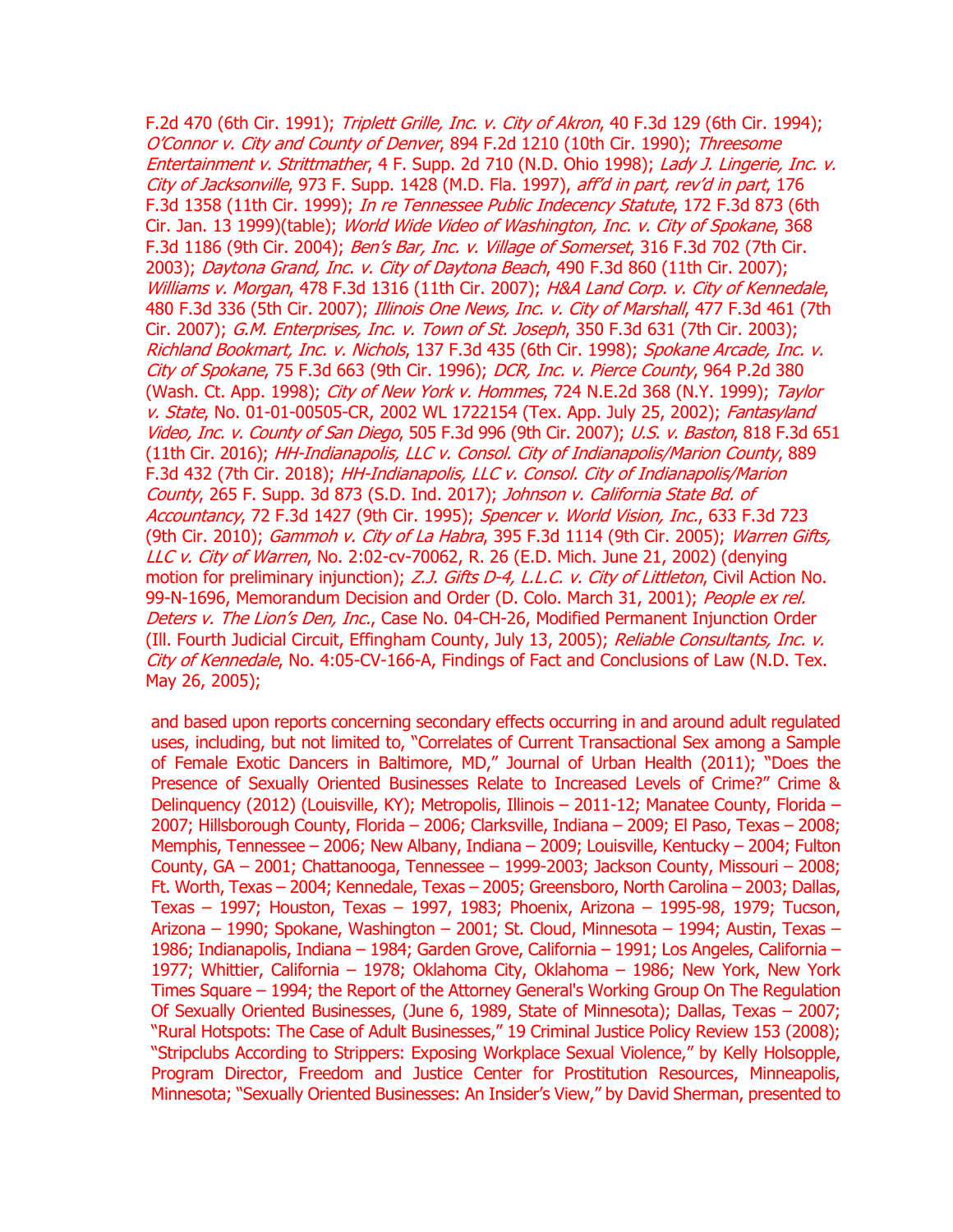the Michigan House Committee on Ethics and Constitutional Law, Jan. 12, 2000; Sex Store Statistics and Articles; Indianapolis / Marion County Board of Zoning Appeals Documents; Law Enforcement and Private Investigator Affidavits (Adult Cabarets in Forest Park, GA and Sandy Springs, GA); and Strip Club-Trafficking Documents,

the City Council finds:

- (1) Adult regulated uses, as a category of commercial uses, are associated with a wide variety of adverse secondary effects including, but not limited to, personal and property crimes, human trafficking, prostitution, potential spread of disease, lewdness, public indecency, obscenity, illicit drug use and drug trafficking, negative impacts on surrounding properties, urban blight, litter, and sexual assault and exploitation. Alcohol consumption impairs judgment and lowers inhibitions, thereby increasing the risk of adverse secondary effects. There is documented evidence of adult regulated uses manipulating their inventory and/or business practices to avoid regulation while retaining their essentially sexually oriented, adult nature.
- (2) Adult regulated uses should be separated from sensitive land uses to minimize the impact of their secondary effects upon such uses, and should be separated from other adult regulated uses, to minimize the secondary effects associated with such uses and to prevent an unnecessary concentration of adult regulated uses in one area.
- (3) Each of the foregoing secondary effects constitutes a harm which the City has a substantial government interest in preventing and/or abating. The City's interest in regulating adult regulated uses extends to preventing future secondary effects of either current or future uses subject to these regulations that may locate in the City. The City finds that the cases and documentation relied on in this section are reasonably believed to be relevant to said secondary effects. The City adopts and incorporates herein its stated findings and legislative record related to the adverse secondary effects of adult regulated uses, including the judicial opinions and reports related to such secondary effects.
- (c) Uses subject to these regulations and the requirements of article V of chapter 10 are as follows:
	- (1) Adult: Adult book or supply store, adult hotels or motels, adult motion picture theater/adult live stage performing theater, and adult mini-motion picture theater, and cabarets.

(2) Cabarets.

(32) Massage parlors and massage establishments.

(43)Pawnshops.

 $(bd)$ No adult regulated use may be permitted operate within 1,000 feet of any other adult regulated use. Measurement of the 1,000-foot radius must be made from the outermost boundaries of the lot or parcel on which the adult regulated use is proposed closest part of the structure occupied by an adult regulated use to the closest part of the structure occupied by another adult regulated use. The planning commission may waive this requirement for pawnshops if the following findings are made that: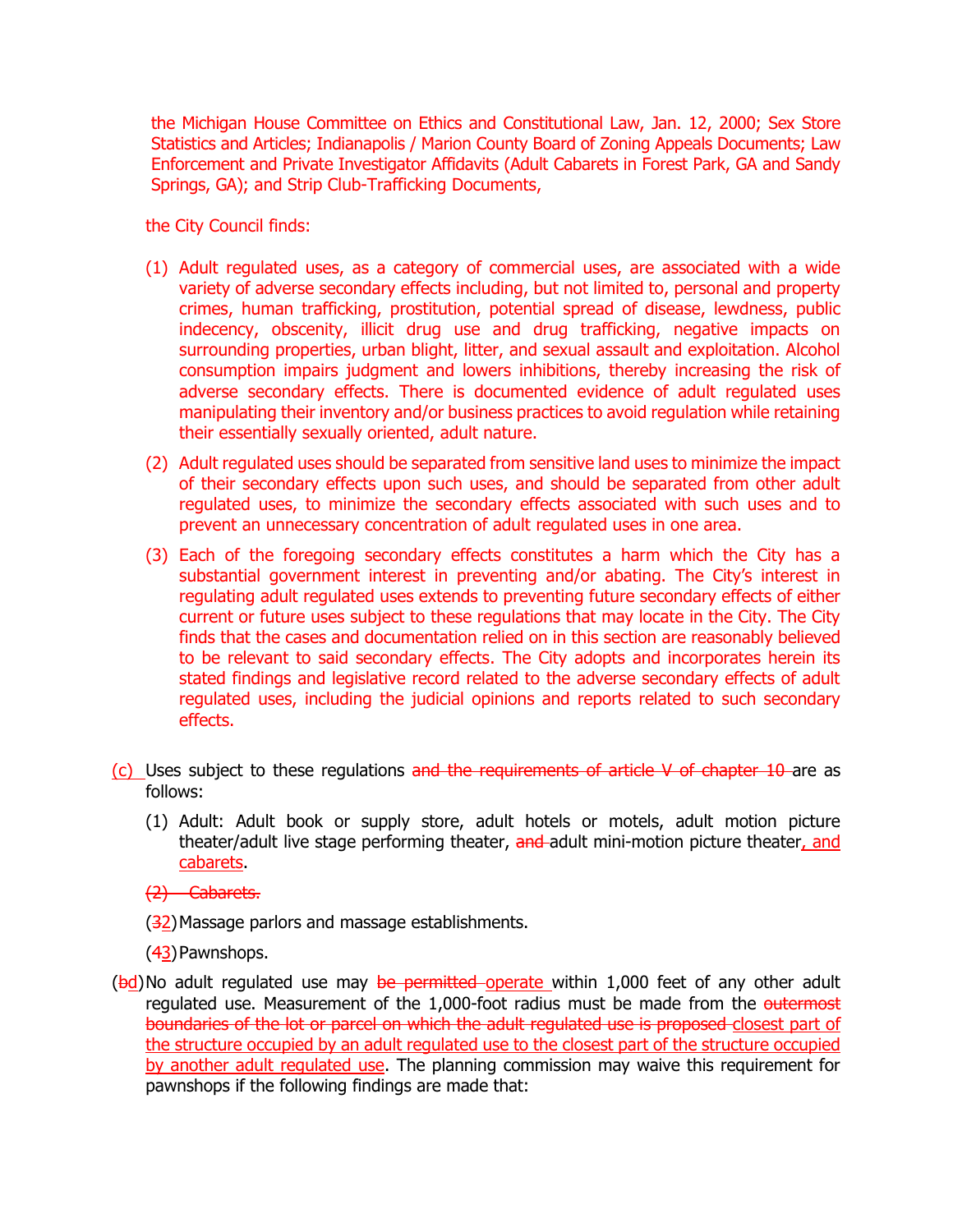- (1) The proposed use will not be contrary to the public interest or injurious to nearby properties, and that the spirit and intent of this article is observed.
- (2) The proposed regulated use will not enlarge or encourage the development of a "skidrow" or blighted area.
- (3) The establishment of an additional adult regulated use in the area will not be contrary to any program of neighborhood conservation nor will it interfere with any program of urban revitalization.
- (4) All applicable regulations of this chapter will be observed.

The planning commission may not waive this locational requirement for adult uses, cabarets, massage parlors, or massage establishments.

- ( $ee$ ) No adult regulated use may be permitted operate within 500 feet of any R1, HHS, P, MD, CN, CN-Mid and CN-SF district; nor may any adult regulated use be permitted operate within 500 feet of any school, park, library, playground, movie theater, licensed child care facility, or any other area or use where minor children are likely to congregate; nor may any adult regulated use be permitted-operate within 500 feet of any religious institution. Measurement must be from the outermost boundaries of the lot or parcel on which closest part of any structure occupied by the adult regulated use is proposed to be located to the closest boundary line or property line of the districts and uses listed above. The zoning and/or use of land in adjacent jurisdictions shall not disqualify any location within the City of Ypsilanti from being available to an adult regulated use. This prohibition may be waived if the planning commission is presented with a validated petition requesting such waiver, signed by twothirds of all persons owning, residing in, or doing business in the area within 500 feet of the proposed adult regulated use. The circulator of the petition must sign an affidavit attesting that the circulator personally witnessed the signatures and the signatures were affixed to the petition by the person whose name appears thereon. The signatures must be validated by the community economic development department. The planning commission cannot consider the waiver of the locational requirements until the required petition has been duly filed and verified. Pawnshops are not be subject to these locational requirements.
- ( $df$ ) The building and premises must be designed and constructed so that material depicting, describing, or relating to specified sexual activities or specified anatomical areas, cannot be observed by pedestrians or from vehicles on any public right-of-way. This provision must apply to any display, decoration, sign, show window, or other opening.
- (eg)No person may reside in or permit any person to reside in the premises of an adult regulated use.
- $(fh)$  Such uses must comply with all applicable federal, state, and local licensing regulations. For massage parlors/massage establishments and for pawnshops, iInitial and annual proof of such compliance must be a condition of special use approval and the continuance thereof.
- $(g<sub>i</sub>)$  Upon finding that any condition, safeguard, or requirement has been breached, the building department can revoke any occupancy permit. All operations must cease 14 days following such notification of revocation by the Building Department, unless such violations are corrected. Also, if violations are not corrected within 14 days, reinstatement of a revoked occupancy permit for a massage parlor/massage establishment or for a pawnshop must require a new special use application and approval thereof.